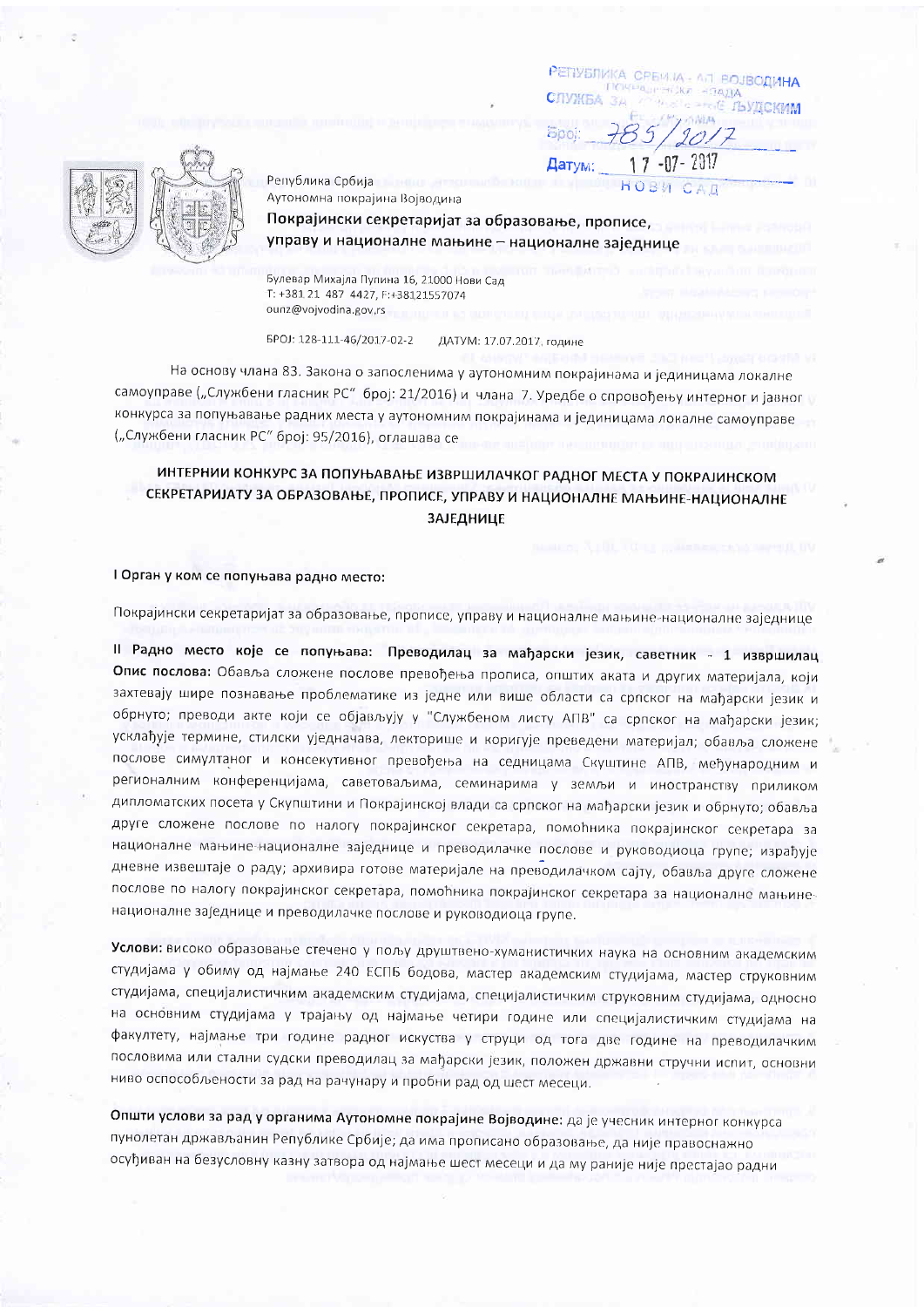однос у државном органу, односно органу аутономне покрајине и јединице локалне самоуправе, због теже повреде дужности из радног односа.

III У изборном поступку проверавају се оспособљености, знања и вештина кандидата и то:

-Провера знања језика са ког и на који се преводи-писмена и усмена провера

-Познавање рада на рачунару-увидом у приложени доказ о познавању рада на рачунару уколико кандидат поседује (уверење, сертификат, потврда и сл.), уколико не поседује, извршиће се писмена провера решавањем теста.

-Вештине комуникације -непосредно, кроз разговор са кандидатима.

IV Место рада: Нови Сад, Булевар Михајла Пупина 16.

V Рок за подношење пријаве на интерни конкурс: рок за подношење пријава је 8 дана и почиње да тече наредног дана од дана када је интерни конкурс оглашен на огласној табли у седишту аутономне

VI Лице које је задужено за давање обавештења: Мелвингер Мајорош Татјана, телефон: 021/487 4448.

покрајине, односно рок за подношење пријава почиње 18.07.2017. године а истиче 25.07.2017. године.

VII Датум оглашавања: 17.07.2017. године.

VIII Адреса на коју се подноси пријава: Покрајински секретаријат за образовање, прописе, управу и националне мањине-националне заједнице, са назнаком "За интерни конкурс за попуњавање радног места Преводилац за мађарски језик, саветник-1 извршилац".

IX Докази који се прилажу уз пријаву на интерни конкурс:

1. Потписана пријава са адресом становања, контакт телефоном, е mail адресом и потписаном изјавом у којој се учесник интерног конкурса опредељује да ли ће сам прибавити доказе о чињеницама о којима се води службена евиденција или ће то орган учинити уместо њега;

2. биографија са наводима о досадашњем радном искуству;

3. оригинал или оверена фотокопија уверења о држављанству, не старије од 6 месеци од дана оглашавања интерног конкурса.;

4. фотокопија личне карте односно испис очитане биометријске личне карте;

5. оригинал или оверена фотокопија уверења МУП-а да кандидат није осуђиван на безусловну казну затвора од најмање шест месеци, не старије од 6 месеци од дана оглашавања интерног конкурса.;

6. оригинал или оверена фотокопија дипломе којом се потврђује стручна спрема;

7. оригинал или оверена фотокопија уверења о положеном државном стручном испиту;

8. оригинал или оверена фотокопија уверења о познавању рада на рачунару-није обавезно приложити;

9. оригинал или оверене фотокопије доказа о најмање 3 радног искуства у струци од тога две године на преводилачким пословим (потврде, решења, уговори и други акти из којих се може утврдити на којим пословима, са којом стручном спремом и у ком периоду је стечено радно искуство) или оригинал или оверена фотокопија Решења о постављењу сталног судског преводиоца/тумача.